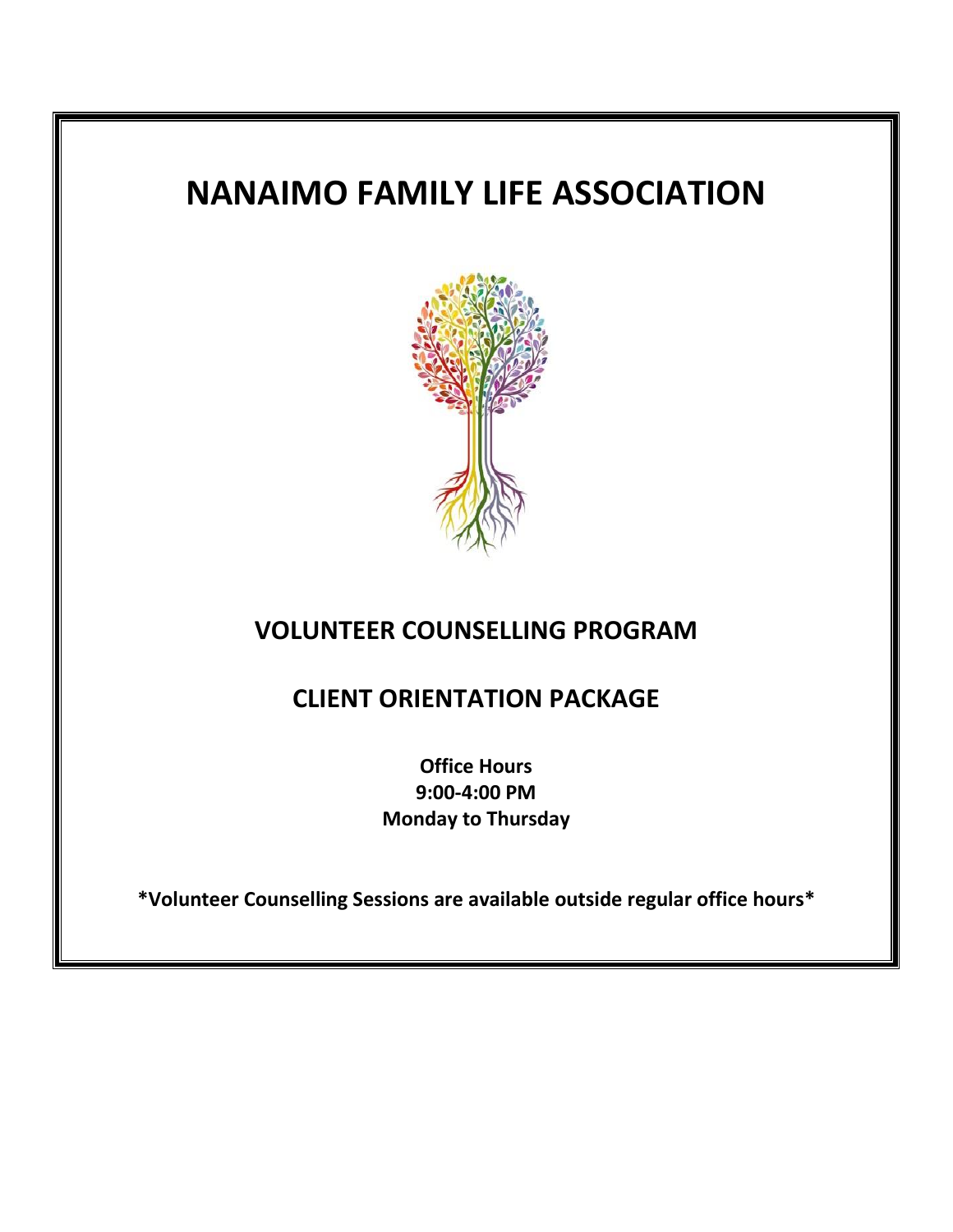### **Our Mission Statement**

- To provide support to families to achieve their full potential through all stages of life.
- To promote healthy family life as the heart of a strong and resilient community.
- To protect and promote the rights of children, parents, caregivers and families.
- To model diversity, inclusion, respect, co-operation, compassion and peace in all our activities and relationships.

# **What Do We Offer?**

Personal Counselling Relationship Counselling Adolescent Counselling Essential Life Skills – Evening and Daytime Sessions - 2 hours each

Counselling Sessions are held in this building and are one hour in length. Counselling times are available between 8:30 a.m. and 8:00 p.m. You will have six months from the Intake & Assessment to complete your counselling sessions. Counsellors are unable to put sessions "on hold" without closing the file. Client files can be reopened within the six-month time period; however there is no guarantee you will be matched with the same counsellor.

## **Who is Eligible?**

Services are available to individuals and couples who identify needs in the areas our counsellors can serve you (outlined on page 3). Community workshops are open to everyone. Adolescent counselling is available to your12-19 years old. For children under 12, please call the program coordinator to assess your needs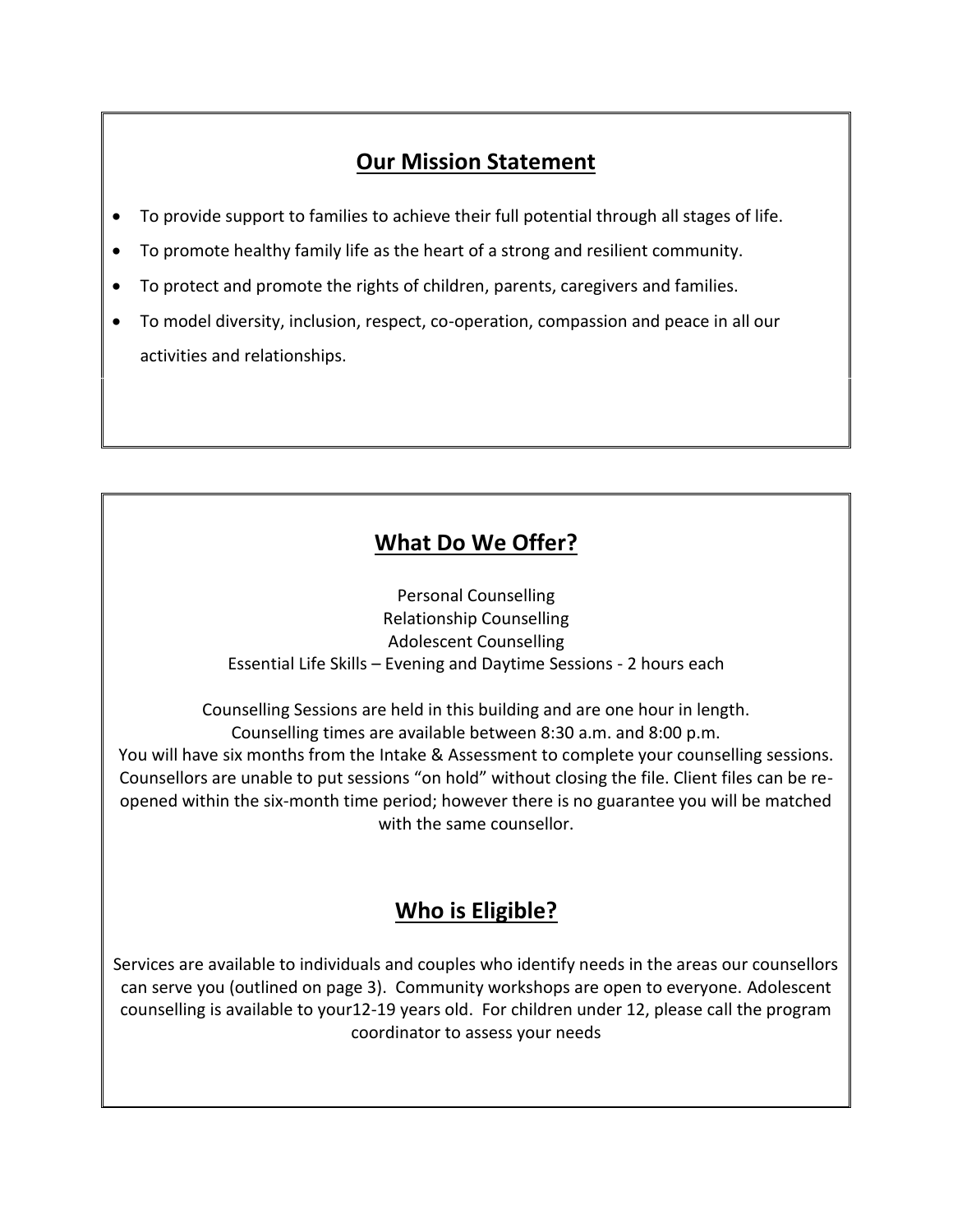#### **Who Provides The Support?**

Volunteer Counsellors are dedicated, trained, skilled helpers who receive comprehensive training, ongoing learning and supervision. In addition to our training program they have completed the Vancouver Island University courses "Counselling Skills" Level 1& 2 or have obtained equivalency.

#### **Our volunteers are trained to serve in the areas of:**

-Conflict Resolution - Relationships -Anger Management -Boundaries -Grief and Loss -Self-Esteem -Stress Management -Self-Exploration -Parenting **-**Elder Abuse (SPC)

-Communication **-Making Changes & Goal Setting** -Assertiveness **Exercise 2** -Family of Origin Issues

#### **COMMUNITY RESOURCES**

Crisis Response Team..... 250-739-5710

Crisis Line .......................1-888-494-3888 Adult mental health 250-739-5796 Tillicum Haus.....................250-753-6578 Youth & Family Addictions 250-739-5790 Women's Resource Centre250-753-0633 Haven Crisis Line (24 hr.) 250-756-0616 Haven Society (Admin)......250-756-2452 Beyond Blame 250-754-3331 Parent Support Circles ...1-877-468-9658 Elder Abuse 250-754-3331

#### **COUNSELLING FEES**

Nanaimo Family Life Association is a non-profit private agency that provides counselling to members of the Nanaimo Community. Counselling is provided by trained volunteer counsellors under the supervision of the Coordinator of the Volunteer Counselling Program. If your needs cannot be met here, a counsellor will assist you in choosing some alternatives.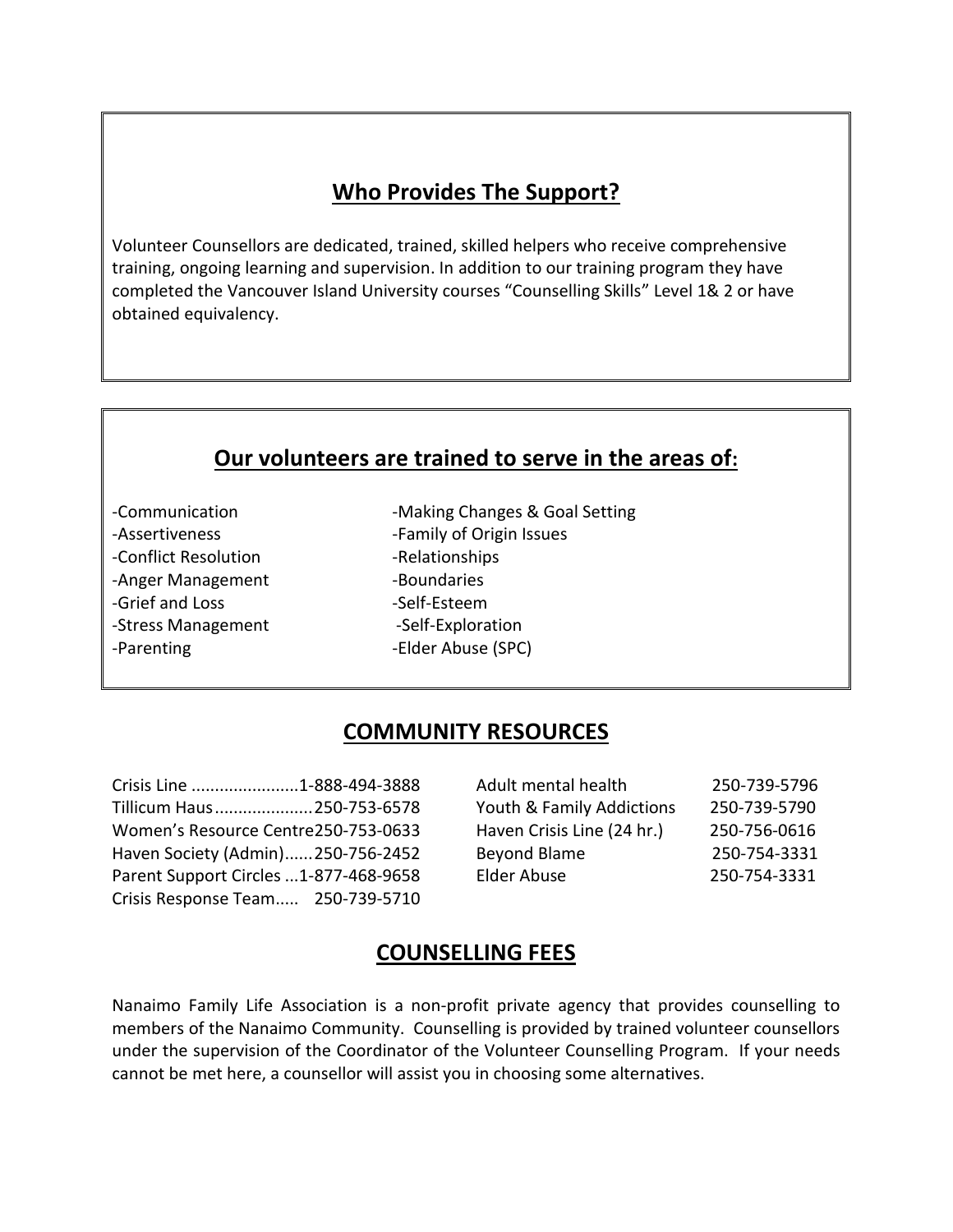#### **PAYMENT PROCEDURES**

Please pay your counsellor at the end of each session. Please notify your counsellor or the administrative assistant if you are unable to keep your appointment. Your counsellor may be travelling in for your session only.

Funding for the program comes from a variety of sources including the BC Gaming, United Way, memberships, donations, and fees for service. The volunteer counsellors do not receive any fees for counselling services. All counselling fees are contributed back into the Volunteer Counselling Program.

Below is a guide to how much is to be paid per session based on your net monthly income. If you are unable to access our services due to financial hardship, assistance may be available. For those seeking assistance you will need to attach proof of income with your Intake form or contact the VCP Program Coordinator at 250-754-3331 ext. 203.

| <b>Monthly Net Income</b><br>Income under \$1,500 | <b>Individual Session</b><br>\$10.00 | <b>Couples Session</b><br>\$20.00 |
|---------------------------------------------------|--------------------------------------|-----------------------------------|
| \$1,500 to \$3,000                                | \$20.00                              | \$30.00                           |
| \$3,000 to \$4,000                                | \$30.00                              | \$40.00                           |
| \$4,000 to 5,000                                  | \$40.00                              | \$50.00                           |
| $$5,000 +$                                        | \$50.00                              | \$60.00                           |

Group fees are also based on income and range from \$10-20.00 per session. All fees are used for operating costs.

## **COUNSELLOR EVALUATIONS**

**Written Evaluations** of your counselling sessions are very important to us. Your counsellor will give you 2 simple evaluation forms to complete (midway through and at the end of your counselling sessions) regarding how you feel about your experience with your counsellor. These should be handed to the Coordinator or slipped under her door if she is unavailable. Your counsellor will only be informed of the evaluation with your permission. If the evaluations are not completed the Volunteer Coordinator may contact you by phone for a verbal evaluation unless you ask not to be contacted.

*YOUR COMMENTS ARE VERY IMPORTANT TO US!*